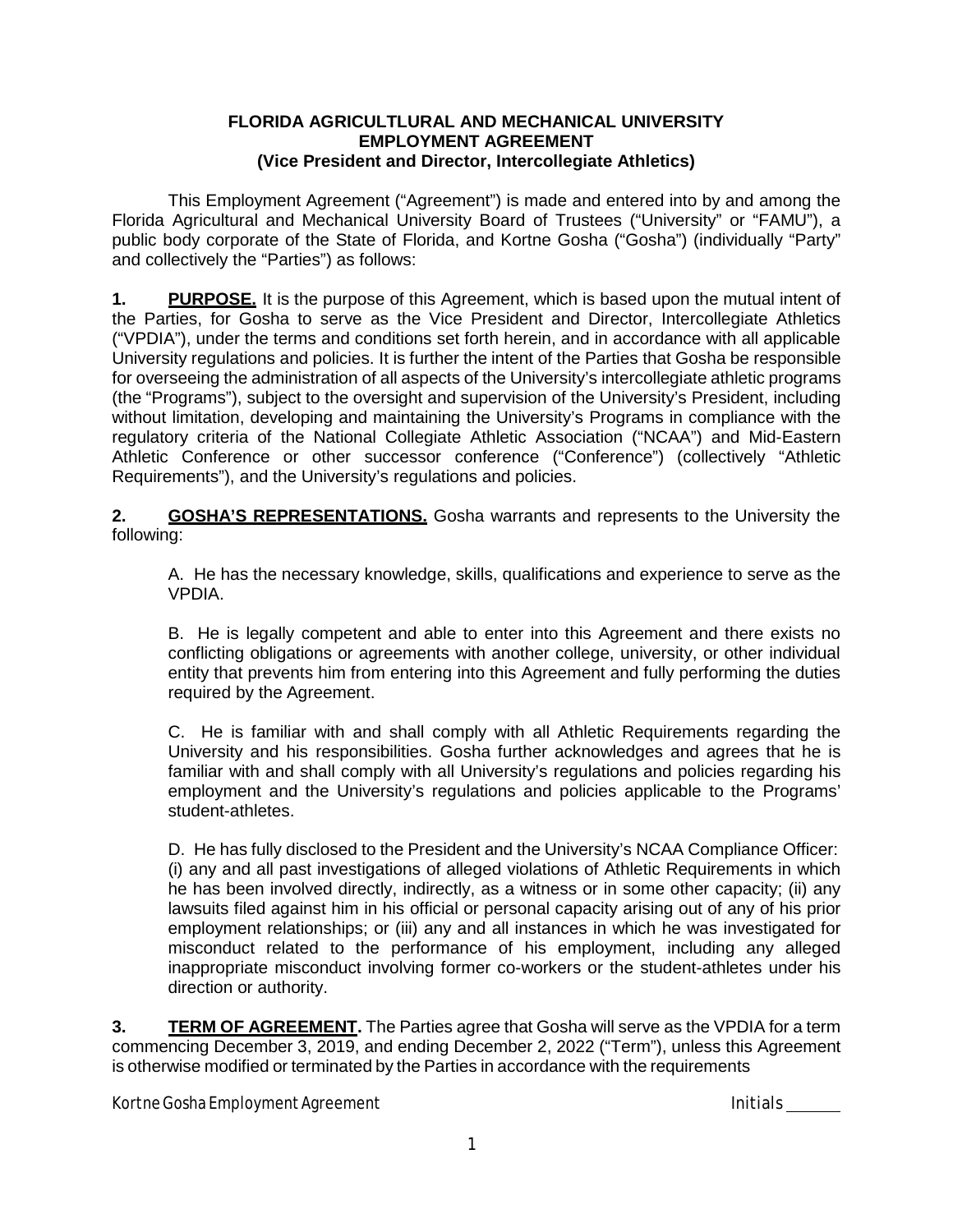set forth in this Agreement. Gosha hereby accepts such employment on the terms and conditions set forth in this Agreement.

**4. DUTIES.** Gosha agrees that throughout the term of this Agreement, he will devote his fulltime efforts and abilities for the exclusive benefit of the University, and to serve as the VPDIA. Gosha's duties and obligations shall include, but not be limited to, the following:

- A. Gosha acknowledges and agrees that he must abide by any and all applicable laws, Athletic Requirements and University regulations and policies including, without limitation, those relating to the conduct, administration and control of the Programs. Gosha acknowledges and agrees that he is responsible for the overall strategic planning, supervision, management, direction, and leadership of the Programs in an efficient and effective manner to achieve the goals and objectives as established by the University President. Said goals and achievements shall be in concert with the mission of the University including the planning, development, implementation, and maintenance of NCAA Division 1 athletic programs for men and women that are characterized by excellence, exemplified by academic achievement and development of character, maturity and sense of fair play in athletic programs.
- B. Gosha acknowledges and agrees that he is responsible for the oversight of the fiscal operations and administration of the Programs; the responsible management of staff, budget (including maintaining a balanced budget as required by the Board of Trustees and management policies), and other resources; the recommendations for the hiring and termination of coaches and the management of coaches necessary and appropriate to assist him in meeting his responsibilities hereunder; and developing, implementing, and establishing and adhering to the Programs' annual budget. Gosha agrees to exercise fiscal integrity at all times. Gosha agrees that he is responsible for ensuring that he and all coaches show appropriate respect for all University students, faculty and staff, and that Gosha and his coaches conduct themselves in a manner that positively represents the University and its educational mission.
- C. Gosha acknowledges and agrees that he is responsible for maintaining and observing the principles of institutional control over every aspect of the Programs and recognizing and respecting the attendant University relationships and organizational structure. Gosha shall require and use his best efforts to ensure institutional control of the Programs is sustained through the development, implementation and maintenance of a vigorous and effective program for compliance with and enforcement of all applicable Athletic Requirements.
- D. Gosha acknowledges and agrees that, if at any time, during this Agreement he becomes aware, or has reasonable cause to believe, that any player, coach, or assistant coach of any of the Programs, or any University student, faculty, staff member, agent or any outside individual or volunteer who reportedly is acting on behalf of the University has violated any Athletic Requirements or University regulations, or if Gosha receives notice or information that the NCAA or Conference intends to investigate or review any alleged violations of the Athletic Requirements of one of the Programs, or if Gosha receives notice or information that any state or federal law is alleged to have been violated by any player, coach or assistant coach of any University athletic program (excluding minor traffic offense), he shall immediately report his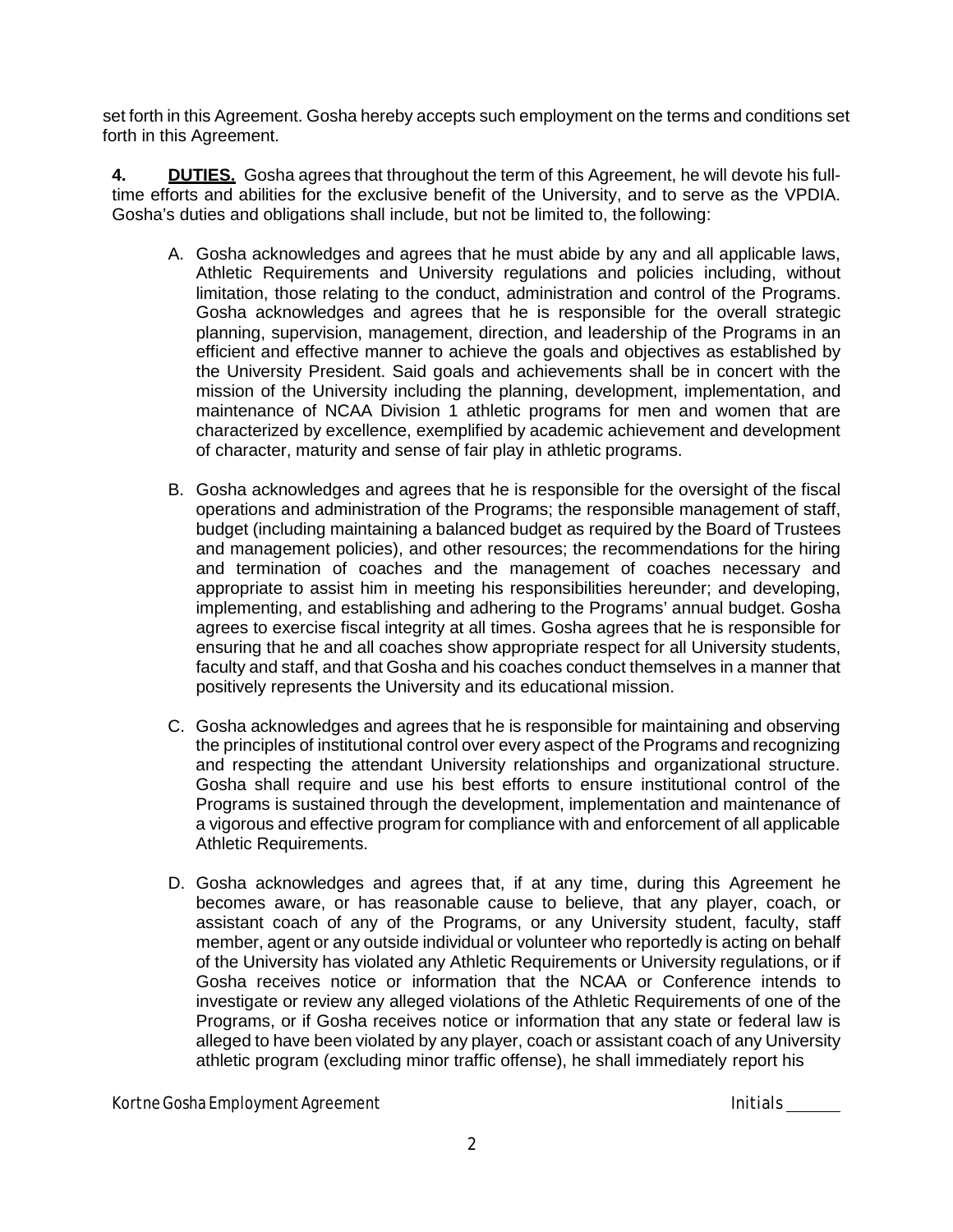knowledge or belief of the situation to the President and the University's NCAA Compliance Officer.

- E. Gosha acknowledges and agrees that he or any coach under his direction who is found to have violated applicable laws, Athletic Requirements or University regulations or policies regarding required conduct may be subject to disciplinary or corrective action, up to and including suspension without pay or termination of his or her employment.
- F. Gosha acknowledges and agrees that he is aware of federal, state, and/or University laws, regulations and policies against discrimination in the admission, education program, participation and graduation of students, in the providing of financial assistance for students, and in the appointment, training, promotion, discharge and all other aspects of employment, on the basis of race, color, religion, sex, age, national origin, status as military veteran, qualified disability, marital status, sexual orientation, or any other protected group status. Gosha shall comply and provide leadership to the University in attaining the University's policies and goals in these and other areas, as they may be modified from time to time.
- G. Gosha acknowledges and agrees that he and all individuals under his direction, including coaches in the Programs, must cooperate with and support the University's faculty and administration in meeting the educational mission of the University. The University has primary responsibility and places a high priority on the academic success of its student-athletes, and Gosha agrees to support this objective by using his best efforts to ensure all classroom attendance, study table, grade point average, and graduation requirements are met by the student-athletes, and agrees to coordinate and cooperate with any academic advisor designated to work with the individual student-athletes. Gosha acknowledges and agrees that he is responsible for the Programs maintaining the minimum single-year and multi-year Academic Progress Ratings ("APR") required of Division I Programs by the NCAA.
- H. Gosha acknowledges and agrees that his responsibilities also include, without limitation: (i) the maintenance and cultivation of effective relations with the governing boards, associations, conferences, and committees that have regulatory oversight or authority over the University's intercollegiate athletic programs; institutional alumni; the media; the public; and students, faculty, staff and friends of the University; (ii) assisting in the development, direction, implementation and maintenance of a fundraising program for the benefit of the University and the Programs and making fundraising appearances and public relations appearances in coordination with the University's advancement efforts; (iii) assisting in the recruitment of student-athletes as requested by the head coach of a sport consistent with all applicable Athletic Requirement; (iv) performing all other duties customarily performed by a VPDIA of commensurate rank serving other NCAA member institutions; and (iv) performing such other duties as assigned by the President and/or his designee.
- I. Gosha acknowledges and agrees that the University shall own all broadcasting and telecasting rights to all live and recorded coach's or Programs' shows, call-in programs, post-game and pre-game interviews, highlight shows, replay shows and other programs (hereinafter, called "Shows") that may be offered currently or in the future on media outlets including, but not limited to, radio and all forms of television,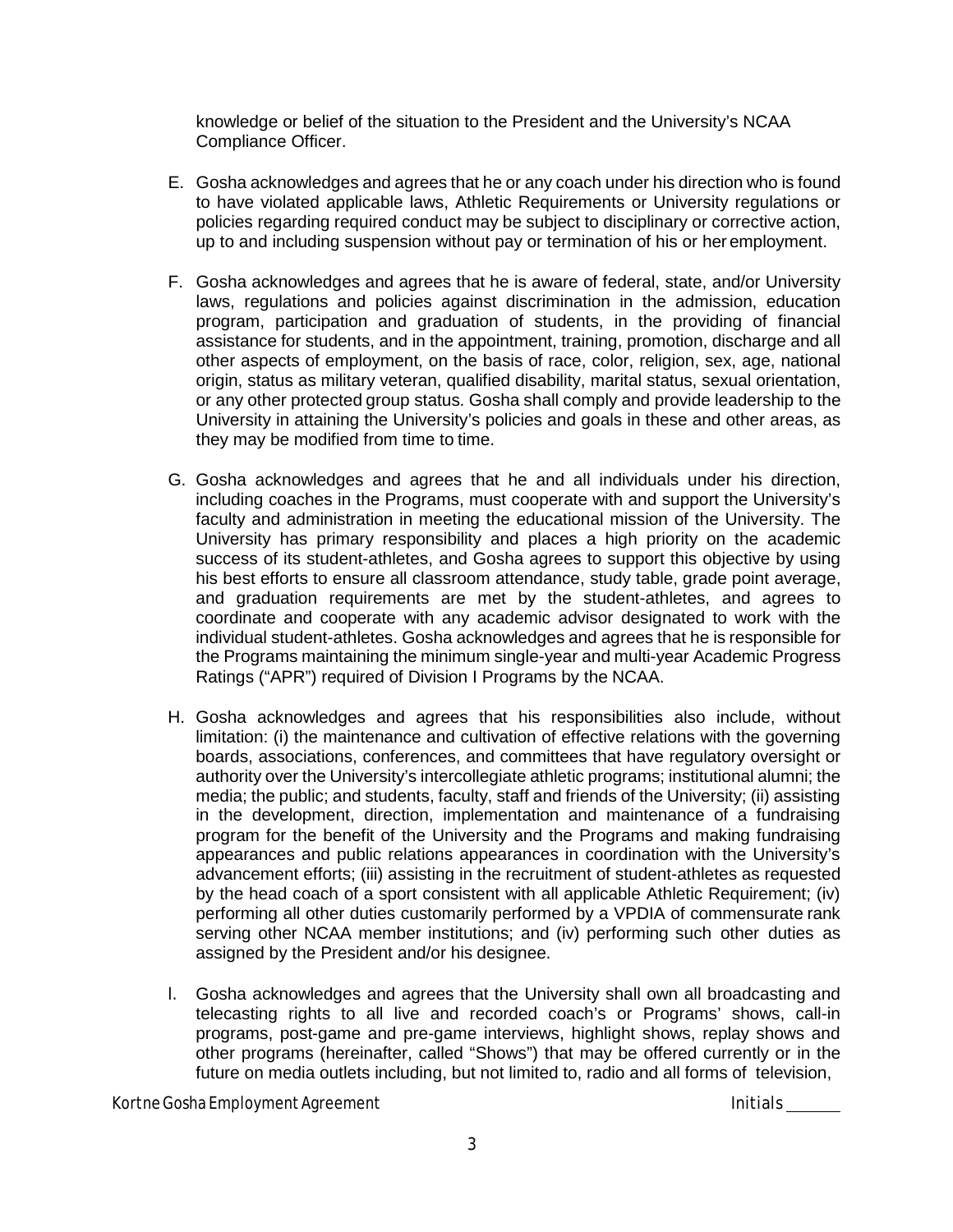internet, satellite cable, broadband, high definition TV, DVD, video cassette, wireless and video-on-demand. The University shall be entitled, at its option, to produce and market the Shows or negotiate with third parties for the production and marketing of the Shows. Gosha also agrees to work with the University in an effort to make the Shows successful. Gosha also agrees to, and hereby does, conditionally assign to the University or its then-current rights holder of one or more of the Programs all rights, title and interest in his name, nickname, initials, facsimile signature, likeness, photograph, and derivatives thereof, and his picture, image and resemblance and other indicia closely identified with Gosha in connection with the Programs, such assignments to be in effect during the Term hereof only.

J. Gosha agrees and accepts the terms and condition for employment outlined in this Agreement including, without limitation to, Section 1012.80, Florida Statutes, federal law, and the Florida Constitution and other laws as constitutionally permissible, the rules, regulations, policies and procedures of the Florida Board of Governors and the University as now existing, amended, or hereafter promulgated.

## **5. COMPENSATION & OTHER BENEFITS.**

- A. Annual Salary. Gosha will be entitled to an annual base salary in the amount of two hundred thousand dollars (\$200,000), biweekly in the amount of seven thousand six hundred and sixty-two dollars and eighty-four cents (\$7,662.84) and with the normal fringe benefits accorded to employees in the Executive Service Pay Plan. Gosha's base salary is subject to the appropriate deductions for taxes and benefits pursuant to regular University payroll practices and further subject to the availability of funds in the University's athletic department's annual budget.
- B. Performance Incentives. The VPDIA position is classified as Executive Service and reports only to the President. Gosha is eligible for annual incentive payments from nontax revenues and nonstate appropriated funds upon the achievement of certain designated performance goals and objectives in the following areas:

(1) Gosha will receive \$20,000 for securing Programs competitions (individual athletic program games or sport competitions) that generate in excess of \$600,000 in total revenues for each academic year as determined by the University's academic calendar.

(2) Gosha will receive \$25,000 for exceeding external fundraising and marketing goals for the University's athletic department and Programs that are in excess of \$750,000 in cash year one (1) of this Agreement; \$35,000 for exceeding external fundraising and marketing goals for the University's athletic department and Programs that are in excess of \$850,000 in cash year two (2) of this Agreement; \$50,000 for exceeding external fundraising and marketing goals for the University's athletic department and Programs that are in excess of \$1,000,000 in cash year three (3) of this Agreement.

The annual incentives shall be paid to Gosha within the calendar year in which Gosha has performed the above stated performances. All incentive payments are contingent upon Gosha maintaining a balanced operational budget within the athletics department, inclusive of the aforementioned incentives.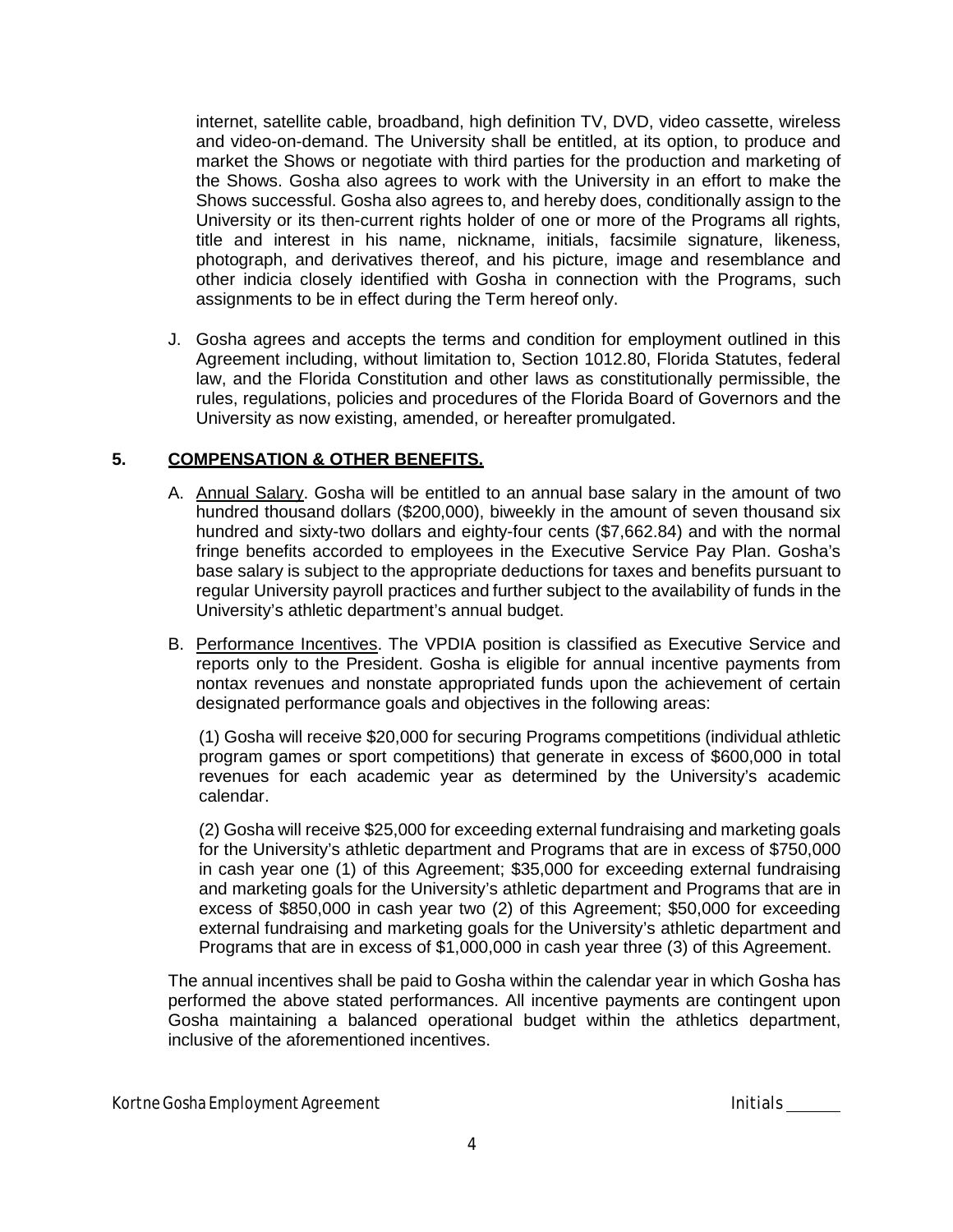- C. VPDIA Suite. For business purposes, Gosha shall be provided the use of one suite in Braggs Memorial Stadium and the Alfred Lawson, Jr. Multipurpose Center for all University-sponsored intercollegiate athletics events. The suite shall be used for the benefit and promotion of the Programs.
- D. Complimentary Tickets. Gosha shall have twelve (12) complimentary tickets provided to him from the University, at no charge, for each individual University home game sporting event.
- E. Cell Phones. Cell phone services (or reimbursement) will be provided for Gosha in the reasonable discretion of the University and in accordance with existing University policy and applicable law.
- F. Moving Expenses. Gosha shall be provided with reimbursement of moving expenses to relocate for employment purposes according to state and University moving expenses policies and subject to the maximum amounts therein. The University also will provide reimbursement for up to two (2) house hunting trips to Tallahassee, Florida, according to state and University policies and subject to the maximum amounts therein.
- G. Business Vehicle. Gosha shall be provided with a courtesy vehicle for business use pursuant to University regulation and policy and/or state law. Fuel, insurance and maintenance of the business vehicle shall be pursuant to University regulations and policy and state law.
- H. Benefits. Gosha is employed by the University as an FLSA exempt Executive Service employee with employment terms governed by this Agreement. Gosha is an Administrative and Professional (A&P) Executive Service employee and will receive any and all regular, full-time employment benefits provided by the University to A&P Executive Service non-tenure earning at-will employees at the University including, but not limited, to annual and sick leave. Gosha agrees that he shall be subject to the same University regulations, policies and payroll practices applicable to A&P Executive Service employees unless expressly waived or superseded by the terms of this Agreement. Gosha acknowledges that all regular A&P Executive Service employment benefits may be adjusted from time to time as provided by the State of Florida and/or the University.

Kortne Gosha Employment Agreement Initials and Initials Initials **6. OUTSIDE ACTIVITIES.** Gosha acknowledges and agrees that the performance of the duties set forth herein are his primary responsibilities to the University, and further agrees that he will not engage in any other activity that may reflect detrimentally on or adversely affect the reputation of the University or that is in conflict with his primary responsibilities as VPDIA or with the University's interest or educational mission. Further, Gosha acknowledges and agrees that he must obtain prior written approval of the President before engaging in any outside employment or other non-paid activities other than his responsibilities to the University. Gosha shall annually report to the President outside employment for compensation including, but not limited, to all athletically-related income and benefits from sources outside the University and the time spent on all outside employment. The report shall include a detailed accounting of all income received by Gosha for participation in any outside activities. The date by which such reports must be submitted shall be determined by the University. Gosha shall effectively communicate to outside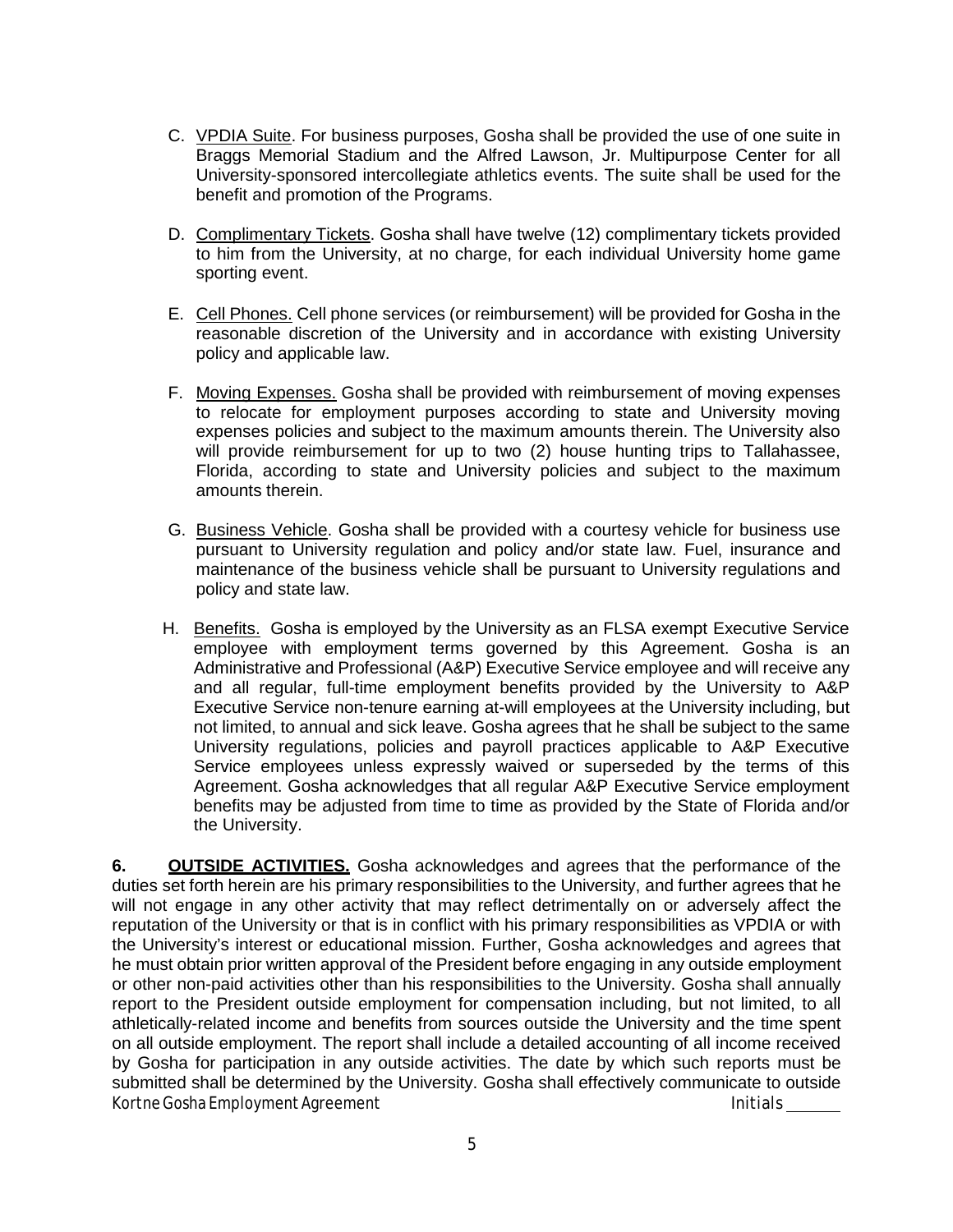employers that any approved outside employment is Gosha's responsibility and that Gosha does not act as any agent or representative of the University in any such outside employment. University facilities, property, staff or team images shall not be used in such outside employment except with permission of the President, and payment of appropriate fees may be required. Under no circumstances shall the University guarantee any such outside employment. All outside employment shall be independent of Gosha's employment, and the University shall have no responsibility or liability for claims arising therefrom. In the event the University dismisses Gosha or terminates this Agreement, regardless of the reason or timing of such action, Gosha acknowledges and agrees that he shall have no claim or cause of action against the University or its guarantors for loss of contract or income Gosha may have otherwise received from outside employment.

**7. SOLICITATION OF GIFTS.** Gosha may not solicit or accept personal gifts or cash or items of substantial value or accept anything other than reasonable social hospitality from any outside individual in accordance with Florida Law (Chapter 112, Florida Statutes), Athletic Requirements, and the University's regulations and policies, including the University's Code of Ethics.

**8. TERMINATION OF EMPLOYMENT & OTHER DISCIPLINARY ACTIONS.** The Parties acknowledge and agree that the services Gosha will provide as VPDIA are the essence of this Agreement. The Parties recognize that except as provided herein, separation of Gosha's employment is governed by the University's regulations and policies.

- A. Prohibited Activities. In addition to the University's regulations and policies, the following is a non-exclusive list of prohibited activities or omissions that, if violated, may lead to discipline for Gosha including, but not limited to, suspension for a period of time with or without pay or termination of employment and this Agreement for cause:
	- 1. Failure or refusal by Gosha to comply with any of the terms of this Agreement, neglect by Gosha of any of the duties required by this Agreement, an unwillingness to perform such required duties to the best of Gosha's ability, or other breach of this Agreement.
	- 2. Any violation by Gosha or failure by Gosha to report such a violation of which he becomes or reasonably should have become aware by any coach, assistant coach, staff members, student-athlete or any other person under Gosha'ssupervision and/or control of the Athletic Requirements, or misleading or failing to timely and accurately respond to any reasonable requests or inquiries by the NCAA, the Conference, the University or any other governing body concerning or related to the supervision of the Programs, or failure of any Program to maintain the minimum single and multi-year APRs required of such programs by the NCAA.
	- 3. Directing or otherwise instructing any coach, assistant coach, student-athlete, or any other individual to mislead, or to fail or refuse to respond or provide information or documents in response to any reasonable requests or inquiries by the NCAA, the Conference, the University or any other governing body concerning or related to the Programs or any other college or university athletics program with which Gosha may have been involved in the past.
	- 4. Failure or refusal by Gosha to report immediately to the University's NCAA Compliance Officer when Gosha knows or should have known or has reasonable cause to believe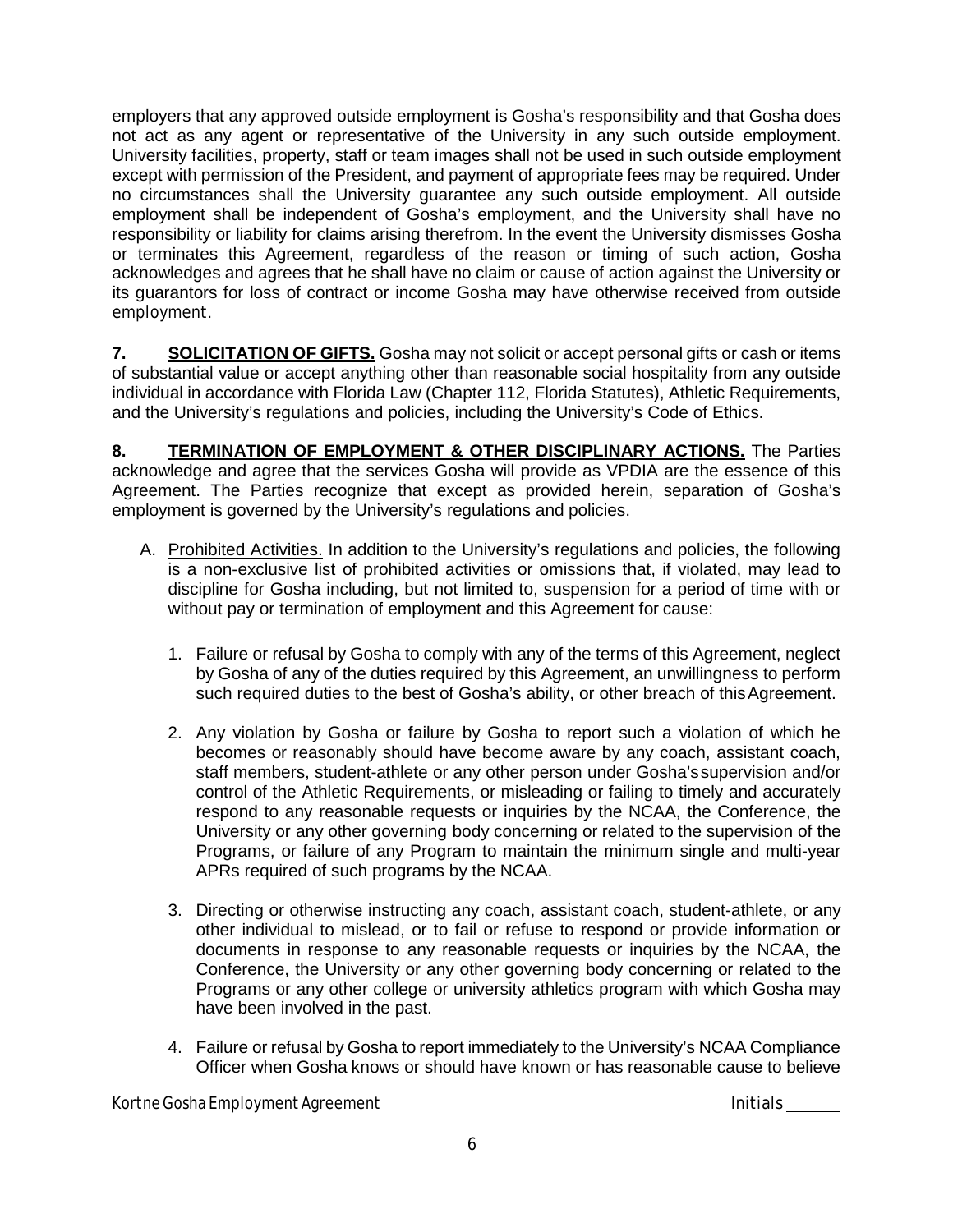any of the following events have occurred, or are about to occur:

- (a) Any member of a Program including, but not limited to, any student-athlete, coach, assistant coach, or staff member, has or may have violated, or allowed or caused to be violated, any Athletic Requirements, law or University regulations or policies, or has engaged in any serious or intentional violation of the law, or the University's regulations or policies;
- (b) The NCAA or the Conference intends to investigate or review any alleged violations of Athletic Requirements by a Program as of the date of appointment, excluding any violations that predate this Agreement; or
- (c) Any student, faculty or staff member, agent of the University, or any outside individual reportedly acting on behalf of the University who has a direct relationship with Gosha has, or may have, violated, or allowed or caused to be violated, or is alleging to know of a violation of any Athletic Requirements, law or University regulation or policy;
- 5. Any fraud or dishonesty by Gosha while performing the duties required by this Agreement including, but not limited to, falsifying, altering or otherwise fraudulently preparing any document(s) or record(s) of, or required by, the University, the NCAA, or the Conference pertaining to recruits or student-athletes, transcripts, eligibility, forms, compliance reports, financial or expense reports, or any document pertaining or related to the Programs;
- 6. Engaging in, assisting, encouraging, or soliciting others to engage in bookmaking, illegal gambling, or betting of any type involving any intercollegiate or professional athletic contest;
- 7. Possession, use, sale or manufacture of any narcotics, drugs, or other controlled substances or steroids or other chemicals in a manner prohibited by law or applicable Athletic Requirements, or allowing, encouraging, or condoning the possession, use, sale, or manufacture of any narcotics, drugs, or other controlled substances or steroids or other chemicals by any student-athlete, coach, assistant coach, or staff member, in a manner which is prohibited by law or by Athletic Requirements, or failure or refusal to fully participate and cooperate in the University's implementation and enforcement of any drug/alcohol testing program;
- 8. Engaging in conduct which, in the sole determination of the University, violates any law or University regulation or policy; or engaging in any other conduct which, in the sole determination of the University is contrary to or adversely affects the mission, operations, or reputation of the University including, but not limited to, acts of dishonesty, misrepresentation, fraud, violence, the abuse of alcohol drugs, domestic violence or spousal abuse, or other acts of violence, assault, or moral turpitude. Also, any conduct that results in a plea of guilty or nolo contendere by Gosha for any crime (except for minor traffic offenses), or criminal charge for which adjudication or prosecution was deferred or withheld (except for minor traffic offenses);
- 9. Failure to fully and accurately report all additional sources of income in accordance with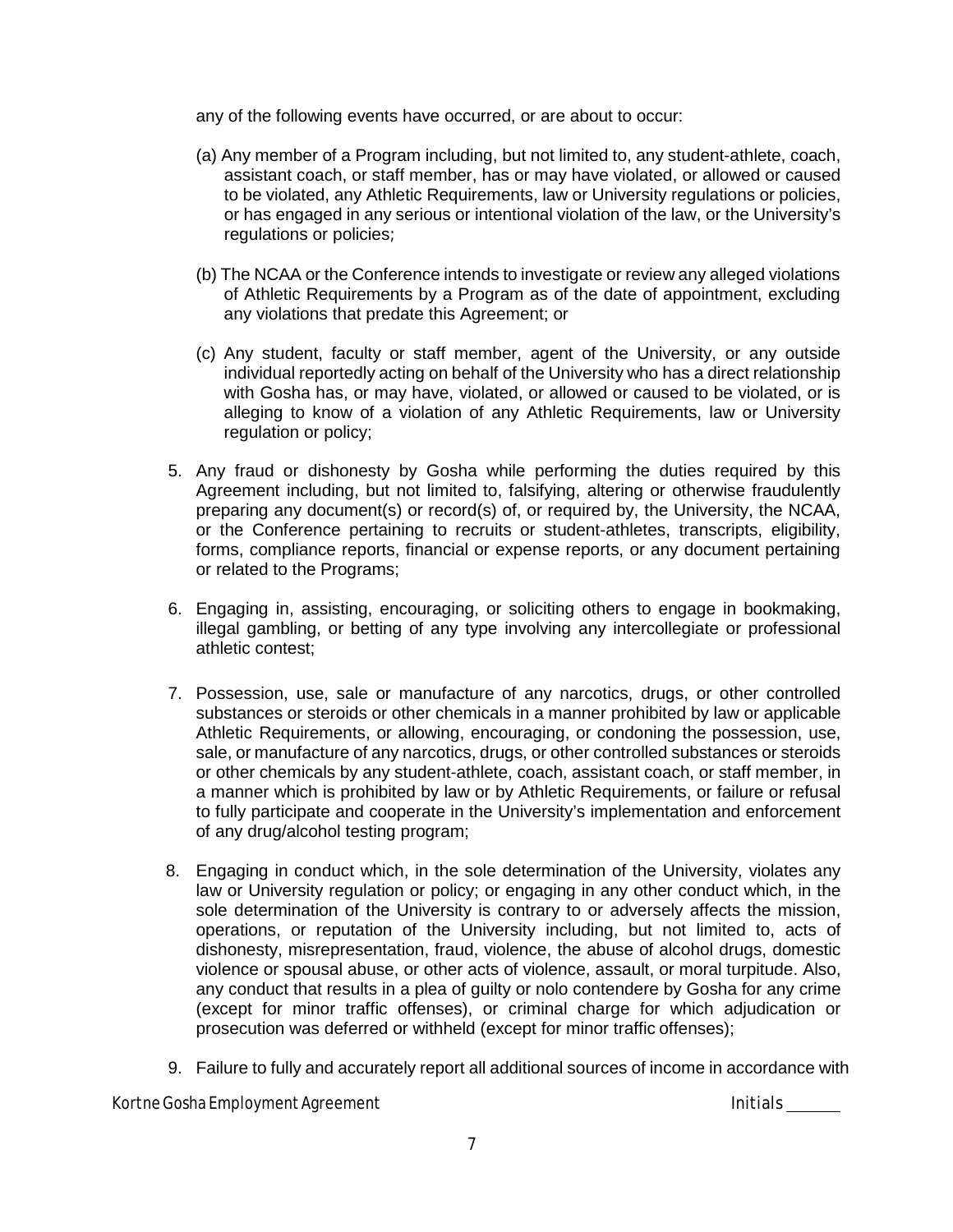law, Athletic Requirements, University rules, regulations and policies, and this Agreement, or any other conduct by Gosha which, in the sole judgment of the University reflects adversely on the University including, but not limited to, information learned by the University after executing this Agreement that Gosha was found to have violated Athletic Requirements at any previous college, university or employer; or

10. Prolonged absence, i.e., at least three (3) consecutives days, from the University without consent from the President.

## B. Termination Obligations.

1. Termination by University Without Cause. Notwithstanding Section 3 of this Agreement, the University may terminate this Agreement at any time, without cause, by providing Gosha with up to twenty (20) weeks written notice of such termination. If, at the time the University desires to terminate without cause, there is less than twenty (20) weeks remaining on the Term, the required notice will be reduced to the period remaining in the Term. In the event this agreement is terminated by the University without cause, Gosha's employment with the University shall cease on the effective date of the termination (i.e., the end of the requirement notice period) and after the effective date of termination, Gosha shall be entitled to compensation only for the period of time employed prior to the date of the termination. During the notice period, Gosha may be assigned to any other position for which Gosha is qualified to perform. Notwithstanding any other provision of this Agreement, during the notice period Gosha's compensation shall be fixed at his annual base salary (as defined in Section 5.A) in effect on the date that the notice of termination is delivered. No further compensation, benefits, or obligations, including, but not limited to bonuses, lump sum or base salary increases, performance or other benefit payments, or any benefits set forth in Section 5 of this Agreement, will be due and owing from either party, except as required by law.

Notwithstanding any other provisions of this Agreement and in no circumstances shall the University's liability, if any, exceed that which is prescribed in Section 215.425, Fla. Statutes, less required deductions and applicable withholdings for federal, state, and local taxes.

2. Termination by University for Cause. In the event this Agreement is terminated by the University for cause (as defined herein), Gosha's employment with the University shall cease on the date that written notice is delivered, and Gosha shall not be entitled to any further compensation or benefits whatsoever including, but not limited to, bonuses, lump sum or base increases, or any benefits set forth in Section 5.A. of this Agreement. For the purposes of this subsection 2, "cause" shall be defined as any act or omission that amounts to neglect of Gosha's duties; grave dishonesty; insubordination or derogatory comments that adversely affect the University, any Program, or the University's athletics department; or a material breach of any University regulation or policy or term of this Agreement including, without limitation, those activities prohibited under Section 8.A. above. "Cause" is further defined to include any reckless or knowing act or omission that is illegal (except for minor traffic offenses), fraudulent or involves moral turpitude or the inability of Gosha to perform the duties set forth in this Agreement.

3. Voluntary Termination by Gosha Without Cause. In the event this Agreement is terminated by Gosha without cause while Gosha is serving as VPDIA, Gosha's employment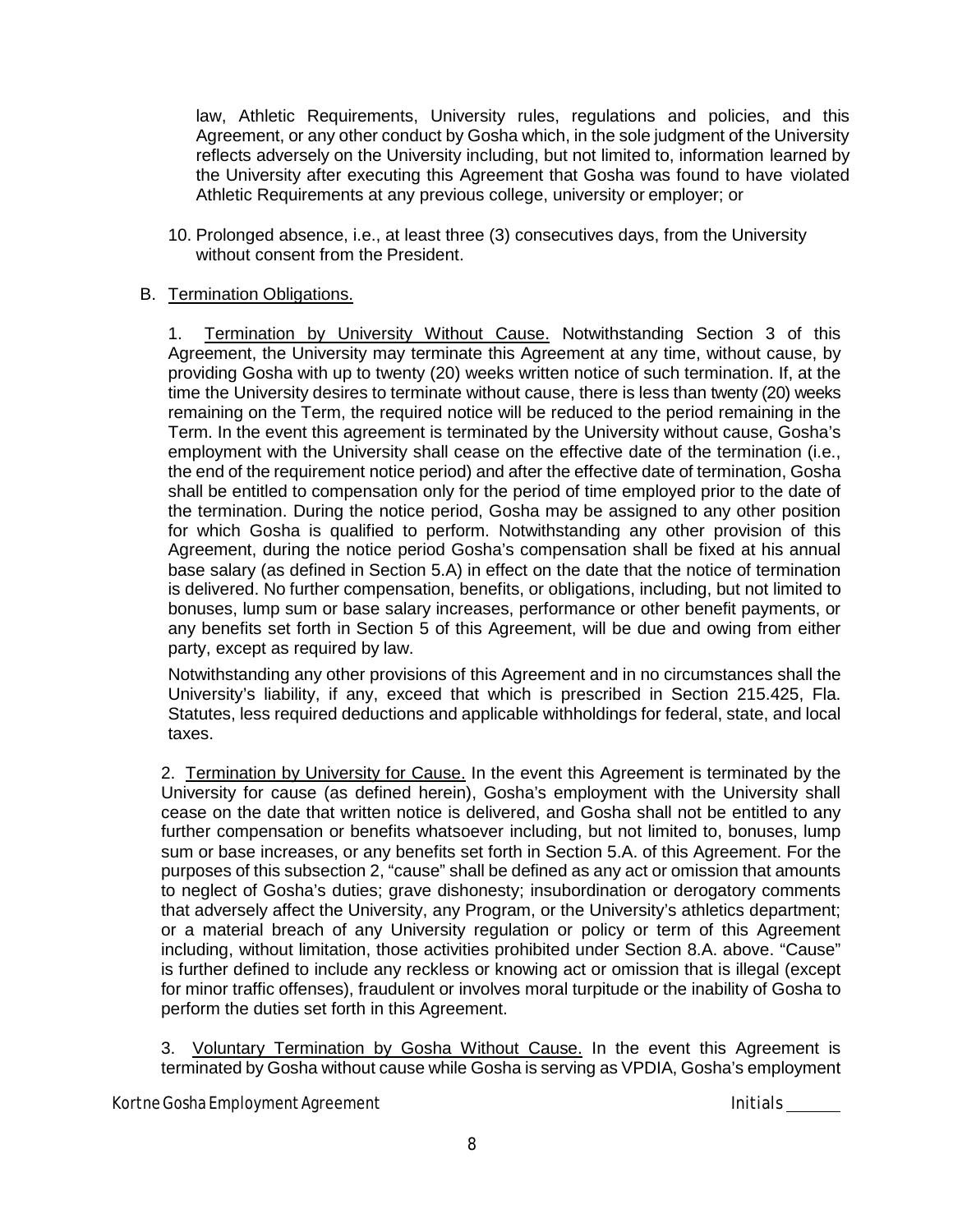with the University shall cease and Gosha shall pay to the University (i) \$40,000, if terminated during the first  $(1^{st})$  year of the Agreement; (ii) \$20,000, if terminated during the second  $(2^{nd})$  year of the Agreement; or (iii) \$0, if terminated during the third  $(3^{rd})$  year of the Agreement. Any such payments shall be due and payable to the University no later than sixty (60) days after the effective date of termination. The Parties agree that all such payments shall not be deemed a penalty, but rather are liquidated damages to compensate the University for all costs, expenses, and damages incurred by Gosha's early termination of this Agreement, which costs, expenses, and damages cannot be predicted or calculated with precision, but which will include, without limitation, the costs of searching for a replacement, assembling new support staff, maintaining continuity within the Programs, and reputational harm.

## 4. Termination by Gosha With Cause.

(a) In the event this Agreement is terminated by Gosha for cause (as defined in subsection 4(c) below), Gosha's employment with the University shall cease on the date that written notice is delivered and Gosha shall be entitled to payment of his Annual Salary as set forth in Section 5.A. above for the period of either three (3) months from termination; (ii) the remaining term of this Agreement; or (iii) the date Gosha begins employment in any other position, whichever is shortest. Gosha agrees to provide the University advance notice of employment elsewhere. No further compensation or obligations including, but not limited to, position reassignment, will be due and owing from either party, except as required by law. For greater certainty, it is acknowledged and agreed by the Parties hereto that the payment(s) set forth in this subsection 4(a) shall be Gosha's sole remedy in the event of termination of the Agreement for cause by Gosha, and Gosha is entitled to no other pay, severance or termination pay or any other compensation, remuneration, benefits or other amount from the University.

(b) Any payment(s) referred to in subsection 4(a) shall be subject to all such withholdings and other deductions as may be required by any and all applicable county, local or federal law, and University payroll policies. Furthermore, any payment(s) that may become due under subsection 4(a) are conditioned upon Gosha's execution of a Release and Separation Agreement in a form to be provided (and acceptable to) the University. Upon termination, Gosha shall have no further obligations under this Agreement. Gosha shall not be entitled to any other compensation and benefits set forth in this Agreement. Payment made by the University as provided above will be in full satisfaction of allclaims.

(c) For purposes of subsection 4(a) above, "cause" will mean: (i) any failure of the University to pay any of the sums or benefits contemplated under this Agreement when such sums are more than thirty (30) days overdue, provided, however, that Gosha has made a written demand to the President that any sums or benefits due under this Agreement be paid and such sums remain unpaid for an additional thirty (30) day period; or (ii) a material breach of this Agreement, provided, however, that Gosha gives written notice to the President specifying the alleged material beach and the University fails to cure the alleged material breach (or initiate a cure) within sixty (60) days after such notice.

Kortne Gosha Employment Agreement Initials and Initials and Initials and Initials C. Termination by Death or Disability. The Parties agree that this is a personal service agreement and that in the event of Gosha's inability to perform the essential duties of his employment under this Agreement due to incapacity, as certified by two (2) physicians selected by FAMU, or death, this Agreement shall terminate and the University shall have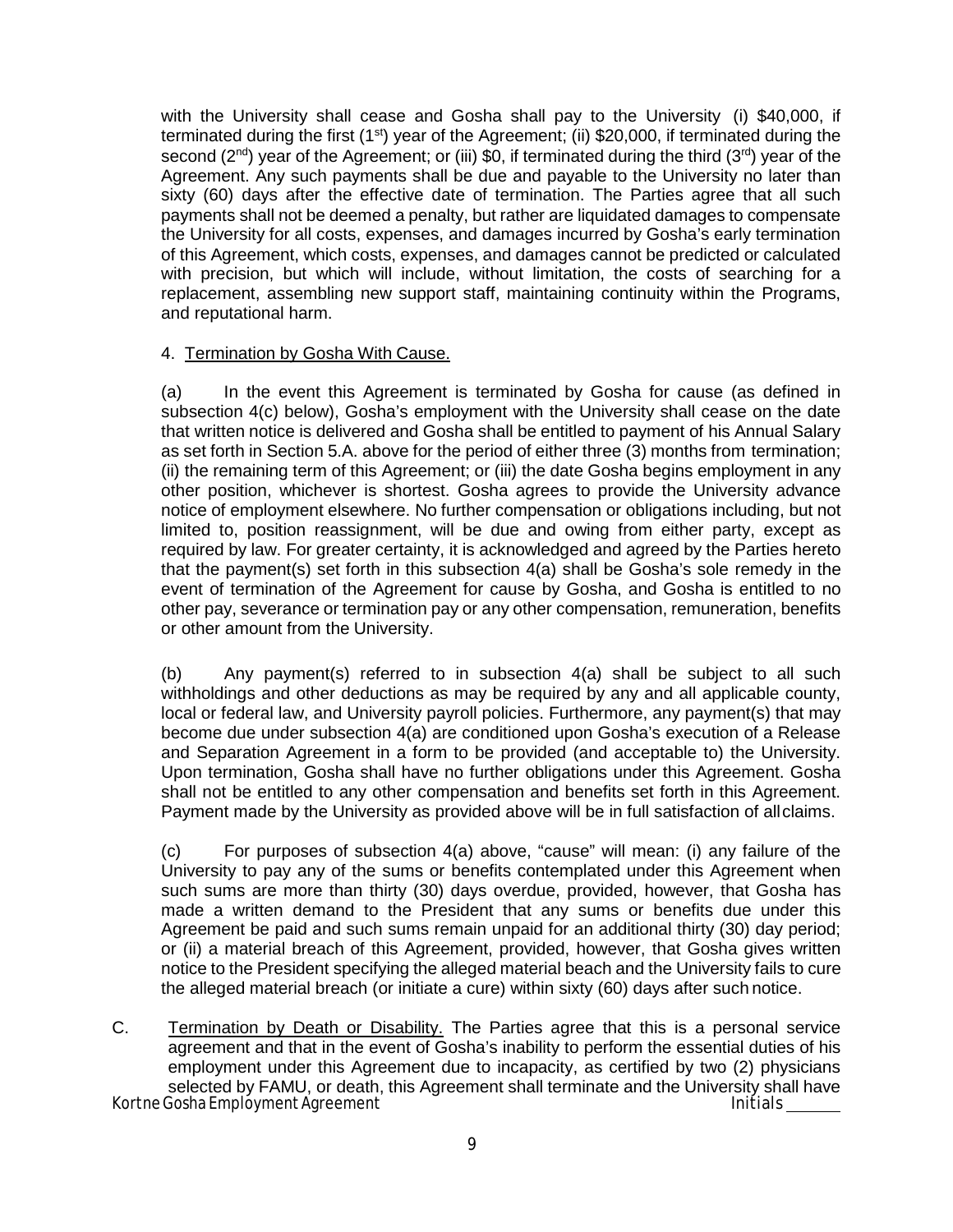no further financial obligations to Gosha, his estate, heirs, representatives or assigns, other than accrued salary and benefits up to the date of his incapacity or death.

- D. Other Disciplinary Actions. The University may take other disciplinary or corrective action short of termination for cause in the event of the occurrence of any act or omission that could be grounds for termination for cause or for any act or omission short of a ground for termination for cause including, without limitation, minor or nonmaterial violations of any Athletic Requirements, any term of this Agreement, or University regulations or policies. Other disciplinary or corrective action may include, but is not limited to, suspension without pay for up to thirty (30) days (extendable an additional thirty (30) days upon written notice, suspension with pay for up to ninety (90) days (extendable an additional thirty (30) days upon written notice), or other disciplinary or corrective action, which may be authorized by University regulations or policies or the provision of the NCAA enforcement procedures.
- E. Notice and Appeal. In the event the President determines that suspension without pay is warranted, the President will provide Gosha with written notice of the basis for the disciplinary action. Within five (5) business days after the implementation of the disciplinary action, Gosha may submit a written appeal of the disciplinary action to the President and may provide any supporting documentation that Gosha deems appropriate. The President may request further information from Gosha or any other source, and may take such further action in consideration of Gosha's appeal as the President determines in his sole and absolute discretion. The President shall provide Gosha with written notice of his disposition of the appeal. The appeal process is Gosha's sole method to negotiate or dispute any disciplinary action; Sections 14 and 15 shall not apply. The President's decision shall constitute the University's final action with respect to any such appeal.

**9. REASSIGNMENT OF VPDIA'S DUTIES.** At the discretion of the President, Gosha may be reassigned from VPDIA duties at any time during the existence of this Appointment upon ten (10) days written notice to Gosha. The University will not be liable to Gosha for the loss of any collateral income, business opportunities or benefits that may result from Gosha's reassignment.

**10. SEVERABILITY.** If, for any reason, any portion of this Agreement is held invalid or unconstitutional by any court or competent jurisdiction, such portion will be deemed a separate distinct and independent provision, and such holding will not affect the validity of any remaining portion of this Agreement.

**11. WAIVER OF CLAIMS.** The Parties agree that any and all claims any party may have against another are exclusively set forth in this Agreement and that no further damages or remedies will be owed as a result of any actual or consequential loss of the Parties, which might result from the termination of this Agreement, or from the exercise of any right set forth in Section 8 above. Such losses include, but are not limited to: loss of income of compensation; loss of any collateral income or benefits, or other business opportunities, which would have resulted from Gosha's position at the University; loss of camp, clinic or other outside activity fees, loss of expected income or opportunities, or damages that may allegedly be sustained for any alleged humiliation or defamation resulting from any termination of this Agreement, or any exercise of any right set forth in Section 8 above, or any statements or documents that may be released to the press or public as a result thereof or the release of any documents as required by law. Gosha agrees and acknowledges that he will have no right of injunctive relief.

Kortne Gosha Employment Agreement initials experience of the control of the limitials **12. WAIVER OF DEFAULT.** Any waiver of the Parties of any default or breach of any term or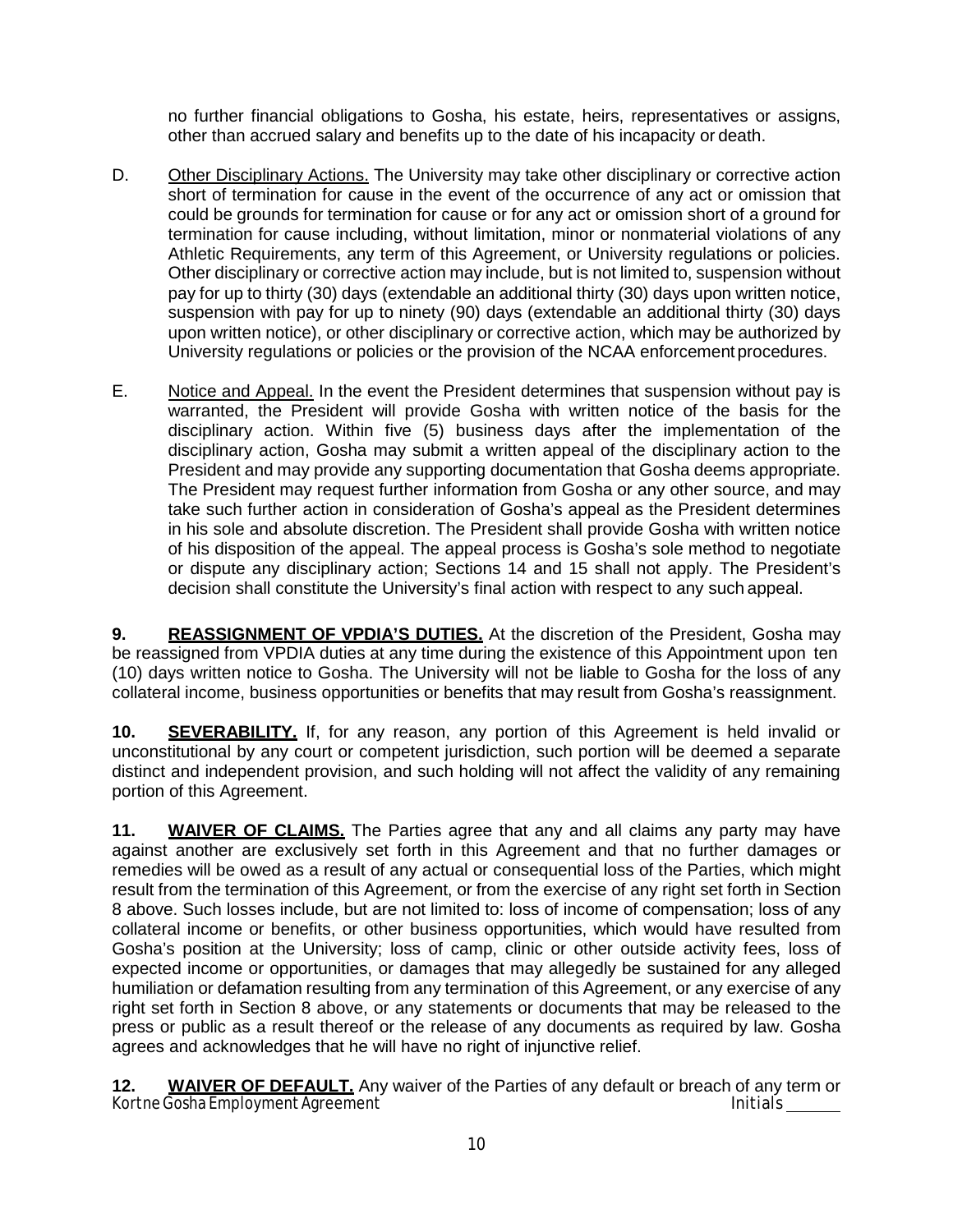condition of this Agreement will not be deemed or construed as a waiver of any other default or further breach of the same, or any other, term or condition of this Agreement.

**13. SOVEREIGN IMMUNITY.** The Parties expressly acknowledge and agree that nothing contained in this Agreement is intended to constitute a waiver of sovereign immunity by the University, and that nothing will be construed or considered to constitute a waiver or relinquishment of any of the exemptions, rights, privileges, or immunities as may be provided to the University or its offices, employees, or agents by federal or state law.

**14. GOVERNING LAW.** This Agreement shall be interpreted and construed and the rights and obligations of the Parties hereto shall be determined in accordance with the laws of the State of Florida, excluding its choice of law rules. Venue for any litigation arising out of this Agreement shall be in Leon County, Tallahassee, Florida.

**15. MEDIATION.** Any disputes arising under this Agreement must be mediated by a Florida Supreme Court Certified Circuit Court Mediator in Leon County, Florida. The Parties agree that mediation shall occur within forty-five (45) days of the date mediation is requested by either party. The mediator shall be agreed upon, but if the parties are unwilling or unable to agree, the Parties agree that a mediated agreement shall be binding on the Parties. The Parties agree to abide by the mediator's agreement, pay mediator fees promptly and share them on an equal basis. Litigation may not be commenced until after mediation has been (i) declared an impasse by the mediator, or (ii) terminated in writing by one or both parties. Consistent with the requirements of Florida Statutes Sunshine Laws, the confidentiality provisions of the Mediation Confidentiality and Privilege Act, Florida Statutes §§ 44.401-44.406 shall attach to any such presuit mediation.

**16. WAIVER OF JURY TRIAL.** AS A MATERIAL TERM OF THIS AGREEMENT, THE PARTIES DO EACH KNOWINGLY, WILLINGLY AND VOLUNTARILY, AND BY THEIR EXPRESS DESIRE AND INTENT, HEREBY EXPRESSLY WAIVE A TRIAL BY JURY ON ALL ISSUES, CLAIMS, COUNTERCLAIMS AND CROSS-CLAIMS OF ANY KIND OR NATURE ARISING OUT OF OR IN CONNECTION WITH THIS AGREEMENT. NO REPRESENTATIONS OF FACT OR OPINION HAVE BEEN MADE BY ANYONE TO INDUCE THIS WAIVER OR JURY TRIAL OR TO IN ANY WAY MODIFY OF NULLIFY ITS EFFECT.

**17. PERSONAL CONTRACT.** The rights, obligations and duties of Gosha shall be personal and not succeeded to, assignable or delegable in any manner whatsoever. In addition, the Parties acknowledge that it is not their intent to create or confer any rights or obligations in or upon any third person or entity under this Agreement. The Parties agree that there are no third-party beneficiaries to this Agreement and that no third party shall be entitled to assert a claim against either of the Parties to this Agreement.

**18. NO TRUST FUND.** Nothing contained in this Agreement and no action taken pursuant to the provisions of this Agreement shall create or be construed to create a trust of any kind. To the extent that Gosha acquires a right to receive payments from the University under this Agreement, the University's obligation to make such payments represents an unfunded promise or covenant to pay such amount running from the University to Gosha.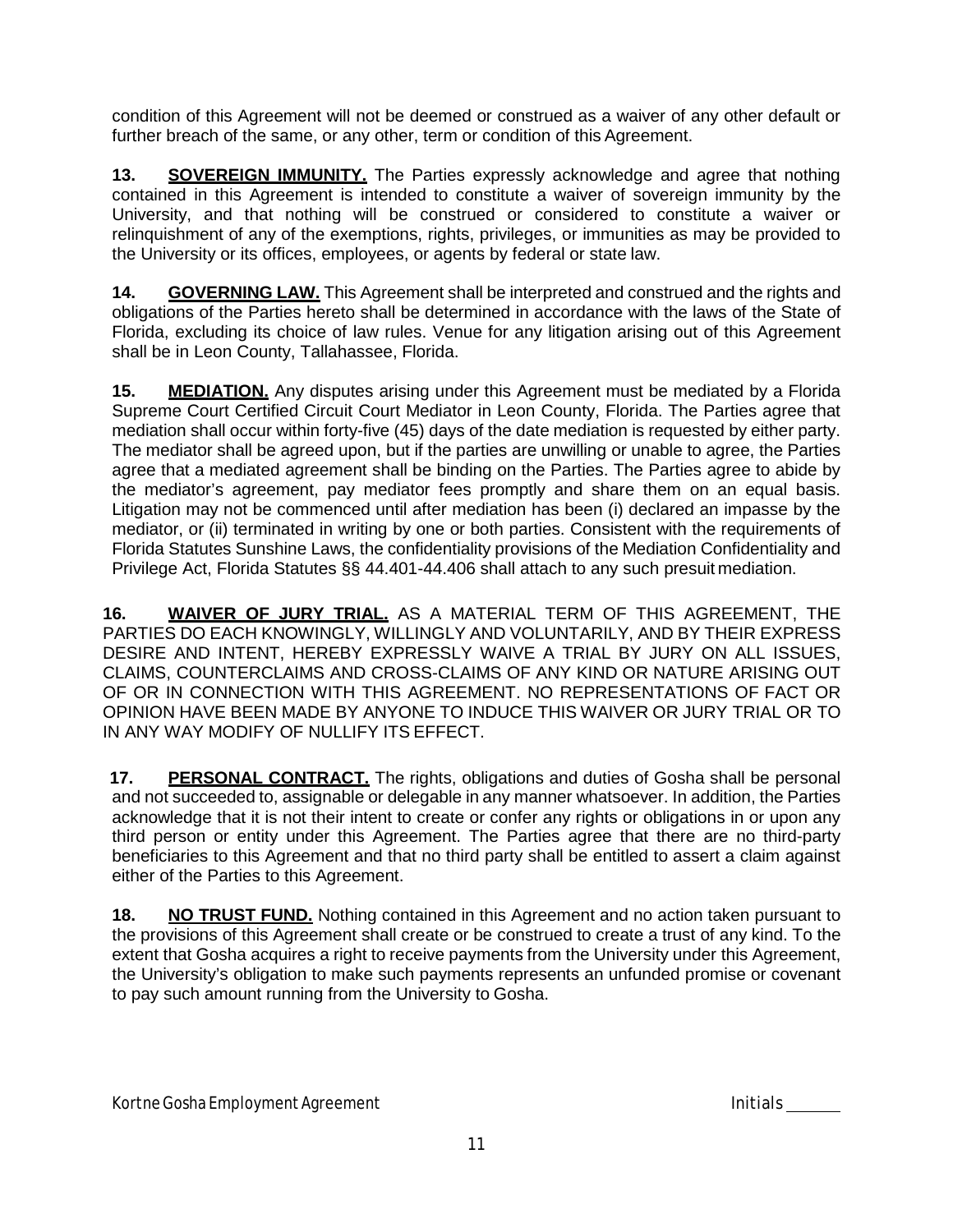**19. TOTALITY OF AGREEMENT.** This Agreement, the applicable Athletic Requirements, and the University's regulations and policies represent the entire agreement pertaining to Gosha's employment by and with the University and it supersedes any and all other prior oral or written agreements between the Parties. Additionally, each party acknowledges and agrees that they have entered into this Agreement knowingly and voluntarily after having the opportunity to review the Agreement and seek the advice of counsel regarding their respective rights in the Agreement. Further, this Agreement will be construed equally against the Parties and may not be modified or amended without the express written consent of all Parties to this Agreement.

**20. PUBLIC RECORDS.** The Parties agree and acknowledge that this Agreement and other applicable documents are subject to the Florida public records law, Chapter 119, Florida Statutes.

**21. TAXES.** All compensation and benefits received by Gosha from the University including, but not limited to, tickets, and the use of stadium and athletic suites, may be treated as taxable income and subject to taxation in accordance with IRS guidelines. Gosha agrees that he will report and pay any tax that might be due to any taxing authority that is not otherwise reported by the University.

**22. IMPOSSIBILITY.** The University may cancel this Agreement at any time upon thirty (30) day notice without further obligation due to a determination by the Florida Board of Governors or the FAMU Board of Trustees to eliminate the Programs for lack of funds or a decision to discontinue the Programs made in accordance with applicable laws, rules, regulations, policies and procedures of any and all governing bodies.

**23. NOTICE.** Any notice required or permitted to be given under this Agreement shall be sufficient if given in writing and shall be given by personal delivery, registered, or certified mail to the VPDIA's Office, if to the University, or the VPDIA's residence, as such is on file in the Office of Human Resources, if to the VPDIA.

**24. UNIVERSITY PROPERTY.** All materials or articles of information including, but not limited to, records, student records, VPDIA's records, statistics, or any other material or data in any form or medium furnished to Gosha by the University, or developed by Gosha on behalf of the University, or at the University's direction or supervision, are and shall remain the sole, proprietary and confidential property of the University.

**25. AGREEMENT HAS BEEN READ AND UNDERSTOOD.** Gosha acknowledges that he has read and understands the purpose, tenure and effect of this Agreement and he specifically acknowledges that he has had the opportunity to have been advised by an attorney, and or, has had the opportunity to consult with his attorney before signing this Agreement.

**26. MISCELLANEOUS.** The headings in this Agreement are for convenience only and shall not be used in construing or interpreting this Agreement. The term "University" as used herein, where applicable or appropriate, shall be deemed to include any duly authorized board, committee, officer, or employee of said entity. Whenever the context requires, the masculine shall include the feminine and neuter, the singular shall include the plural, and conversely.